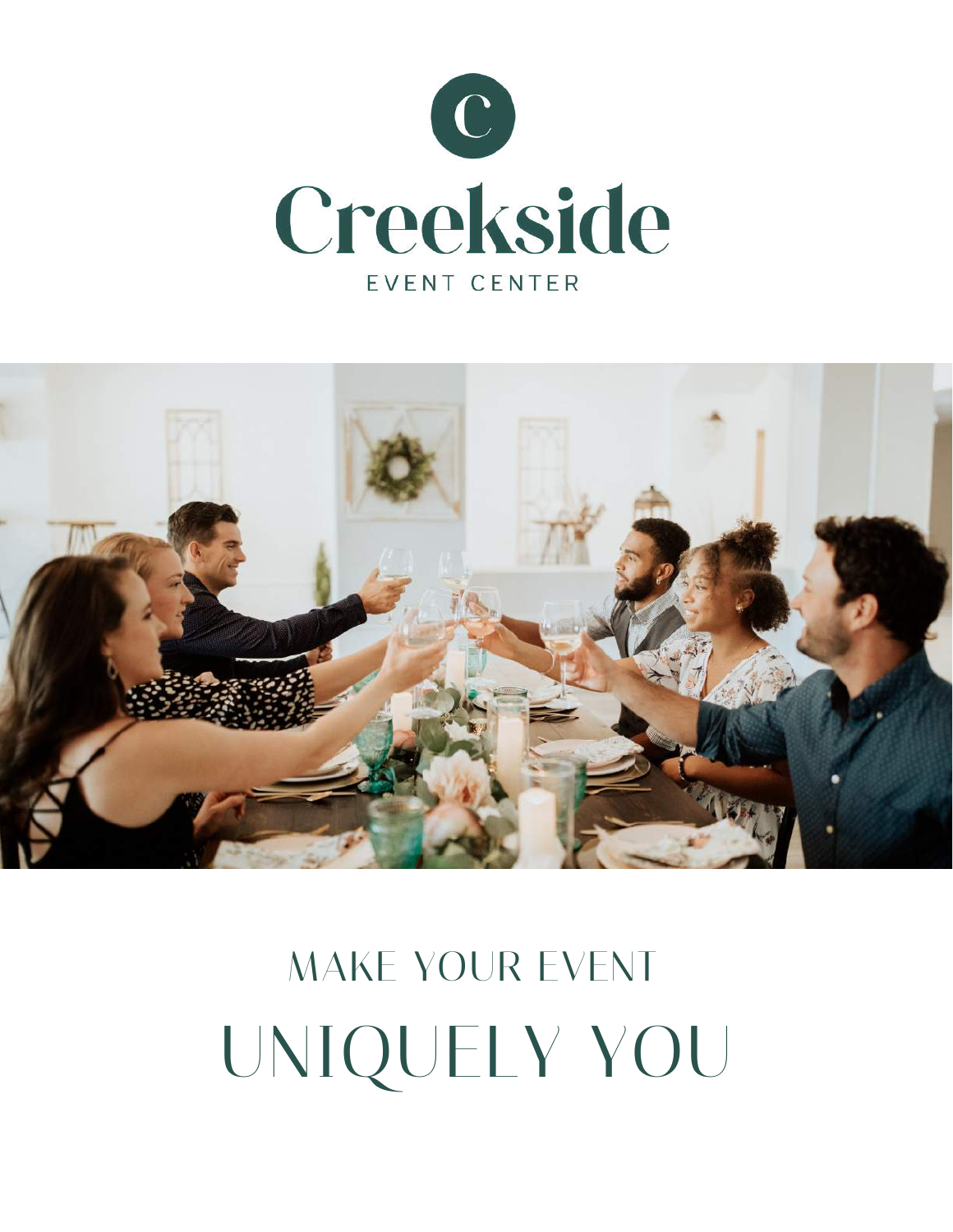

#### *WELCOME TO CREEKSIDE EVENT CENTER*

Creekside Event Center is an elegant, farmhouse inspired event venue on eight beautiful acres in Colorado Springs. Boasting a low hourly, inclusive rental fee combined with affordable catering and bar packages, planning your event will be a seamless experience for all.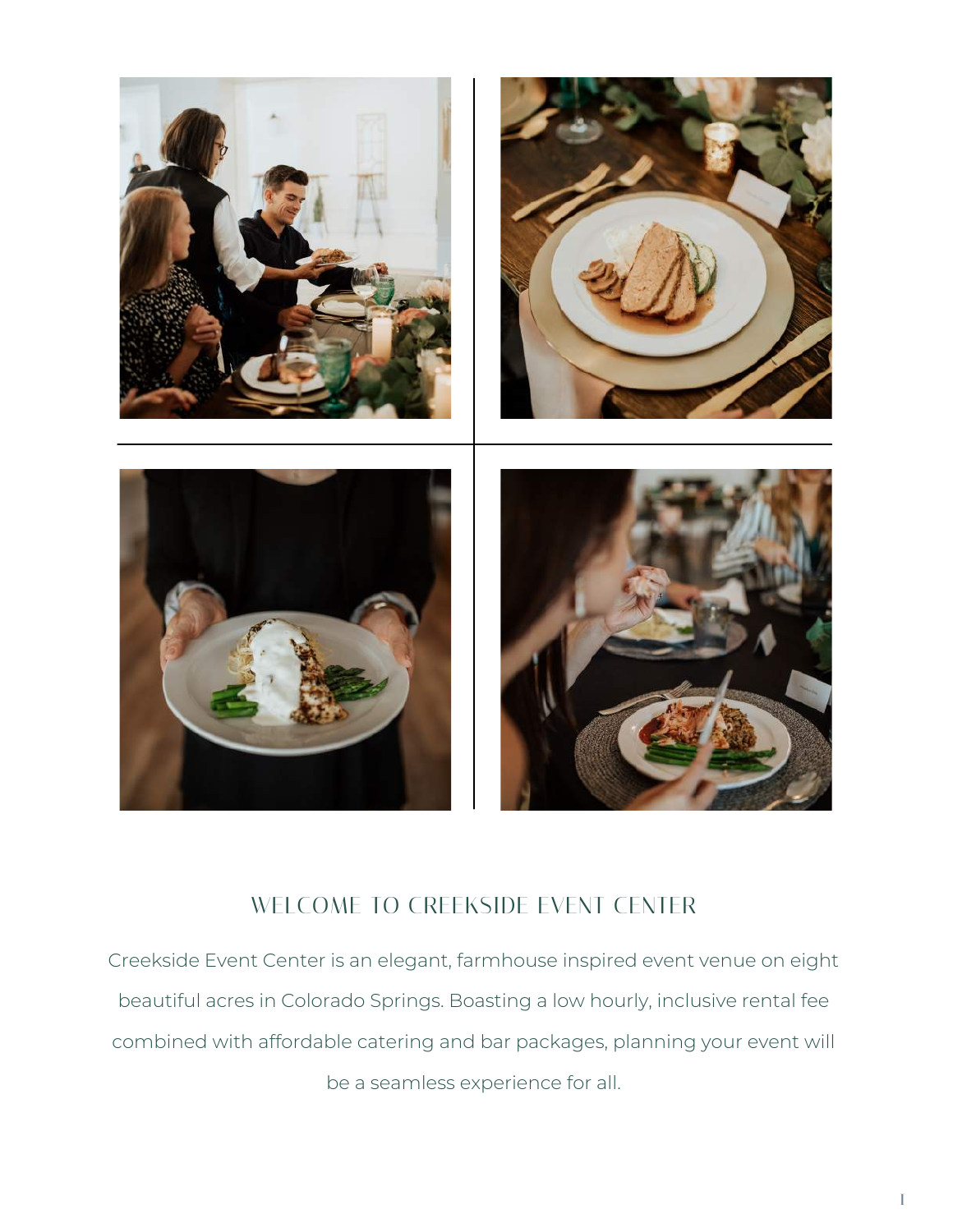## *EVENT PACKAGE*

Your Event Rental Package may be customized with our addons to fit your event needs. We offer a 25% discount off of our hourly rate for non-profits.





#### *INVESTMENT*

\$399 per hour \$350 cleaning fee

\*Not available to book until 4 months from event, with the exception of Nov-April events.

\*Cannot be used for weddings.

\*5 Hour Minimum

\*Guest count over 150 requires surcharge of \$2 per person

### *EVENT RENTAL PACKAGE*

Choice of Farmhouse Building or Courtyard (Available June - Oct) Setup and Tear Down of Tables & Chairs Farmhouse Tables or Round Tables with Black or White Linens Crossback Chairs or Padded Conference Chairs Stage and Podium Dance Floor Cocktail Tables & Console Tables Wine Barrels On-Site Venue Manager Bistro Lights, Chandeliers, Draping and LED Dance Floor Lights State of the Art Sound and Lighting System Projection Screen in Grand Hall Only (A/V Technician Extra) Insurance Included

#### *ADD-ON OPTIONS*

- Bar Packages
- Catering Packages\*
- Additional Hours
- DJ/MC Services
- A/V Technician\*
- Social Photo Booth with

Props

- Eco-Friendly Centerpieces
- Outdoor Heaters & Fire Pits
- Patio Furniture
- Additional Hours
- Add'l Tables and Wine Barrels

\*All food and beverage is required to go through Creekside

\*\*Required if using venue lighting,

sound and projection system